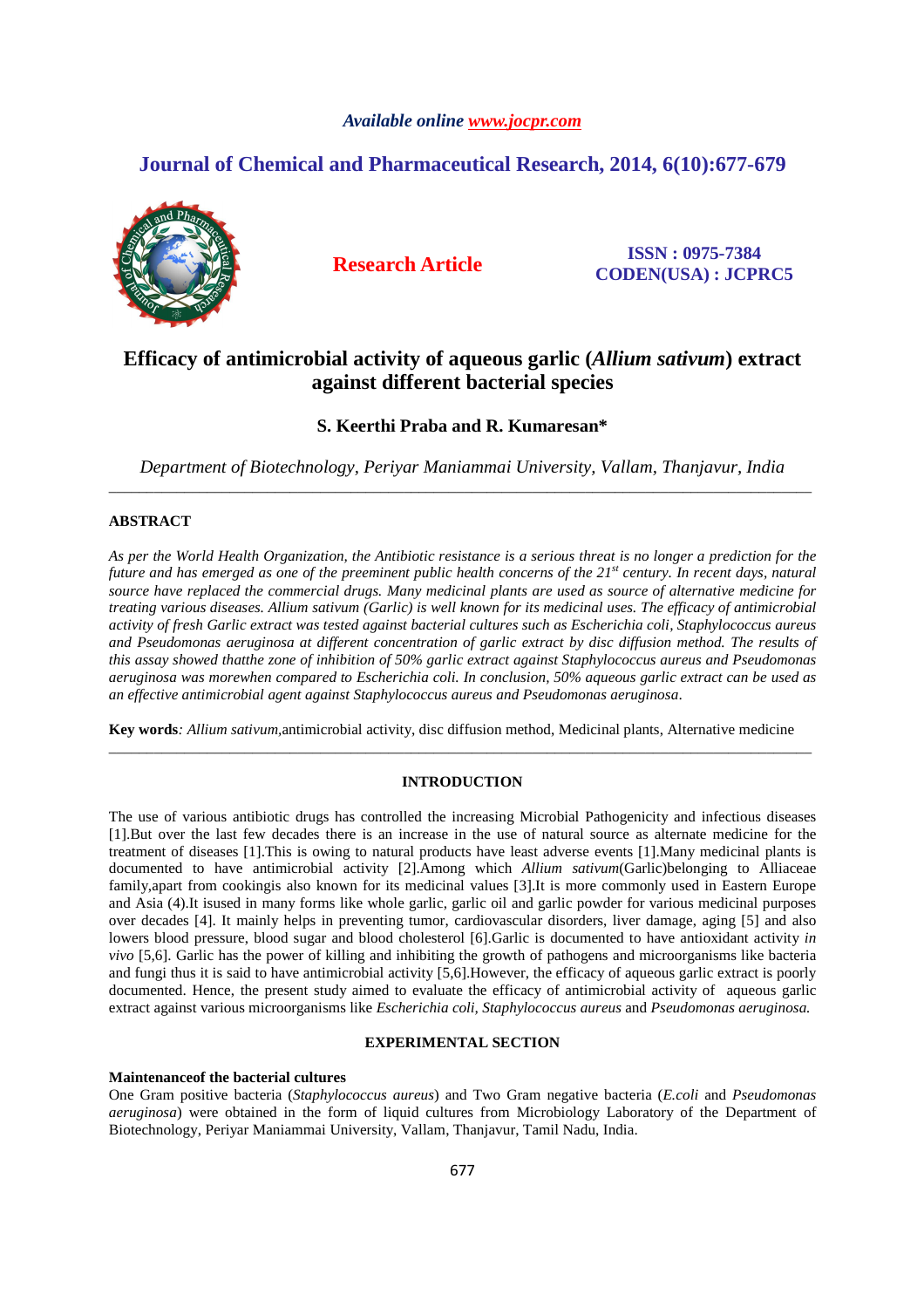### **Preparation of aqueous garlic extract**

Garlic (*Allium sativum*) species were purchased from local market. 50g of peeled garlic was weighed and washed with sterile distilled water by soaking for 5 minutes and then it was soaked in 95%ethanol for 3 minutes to make the species sterile. Then the garlic was dried for 10 minutes to evaporate the ethanol. Then the dried garlic was crushed in sterile mortar and pestle by adding 0.5ml of distilled water. After mashing the garlic will be in a paste form, it is filtered using Whatman no. 1 filter paper and the extract collected was 15 ml. This extract was considered to be 100%. Different concentrations of the extract (50% and 20%) were prepared by diluting with appropriate volume of distilled water. The prepared different concentration of the extract was stored in the refrigerator till use.

*\_\_\_\_\_\_\_\_\_\_\_\_\_\_\_\_\_\_\_\_\_\_\_\_\_\_\_\_\_\_\_\_\_\_\_\_\_\_\_\_\_\_\_\_\_\_\_\_\_\_\_\_\_\_\_\_\_\_\_\_\_\_\_\_\_\_\_\_\_\_\_\_\_\_\_\_\_\_*

### **Preparation of culture plate(Agar plate)**

7g of nutrient agar was weighed and mixed with 250ml of water. The agar solution is sterilized in pressure cooker. Then the agar is poured in 9 sterile petri plates and it is allowed to solidify. After solidifying, in  $1<sup>st</sup>$  three plates E.coli culture of 100µl each was poured in the plate by spread plate method. In the next three plates 100µl of Pseudomonas aeruginosa culture and in the remaining plates 100µl of Staphylococcus aureus were added in the same way. Then the culture is allowed to grow for 24 hours in 38°c.

### **Preparation of antibiotics**

The antibiotics ciproflaxin and ampicillin 500mg each were purchased in the form of capsules from the local medical shop.These antibiotics were diluted based on the concentration of the sample (20% and 50%).

### **Disc diffusion method**

The discs were made using Whatman no. 1 filter paper with the help of punching machine. The disc was first dipped in 20% of the sample and placed in the respective plates using sterile forceps. Then another set ofdisc was taken and dipped in 20% of the antibiotic and placed in another edge of the same plate where the sample is placed using sterile forceps. The same way the disc was dipped in 50% of the sample and 50% antibiotics and placed in their corresponding plates. The discs with antibiotics should be placed on the corresponding bacterial culture plates. The plates were incubated in 38ºc for 24 hours.After incubation of 24 hours the zone formed around the disc was observed in the plates. The diameter of the zone was measured in millimeter.

## **RESULTS AND DISCUSSION**

From this assay it is noted that the efficacy of 50% garlic extract against *Staphylococcus aureus* is more when compared to the (ampicillin) antibiotic at 50% concentration (Fig.A). At 20% concentration the efficacy of garlic extract is less against *Staphylococcus aureus* when compared to 20% antibiotic (ampicillin).Thus the antibacterial effect of garlic extract against *Staphylococcus aureus* at 50% concentration is more compared to 20% concentration. Same way 50% of garlic extract against *Pseudomonas aeruginosa* showed better zone compared to 50% of antibiotic (ciprofloxacin)(Fig.B). But 20% of both garlic extract and antibiotic showed no result against *Pseudomonas aeruginosa*. So the efficacy of antibacterial activity of garlic extract against *Pseudomonas aeruginosa* at 50% concentration is more compared to 20% concentration. The antibacterial activity of garlic extract against *E.coli* showed no results for both 50% and 20% of the garlic extract. Whereas the efficacy of both 20% and 50% antibiotic (ciprofloxacin) showed better results against *E.coli* compared to garlic extract (Table).

| <b>Test organisms</b>  | <b>Antibiotics</b> | Diameter of the zone (mm) in the<br><b>Antibiotic of concentration</b> |      | Diameter of the zone (mm) in<br>the sample of concentration |     |
|------------------------|--------------------|------------------------------------------------------------------------|------|-------------------------------------------------------------|-----|
|                        |                    | 50%                                                                    | 20%  | 50%                                                         | 20% |
| Staphylococcus aureus  | Ampicillin         | 6mm                                                                    | 5mm  | 10 <sub>mm</sub>                                            | 3mm |
| Pseudomonas aeruginosa | Ciprofloxacin      | 7 <sub>mm</sub>                                                        |      | 9mm                                                         |     |
| Escherichia coli       | Ciprofloxacin      | l Omm                                                                  | 10mm |                                                             |     |

Bacteria are some of the major source of infections and diseases in humans. Though there are several commercial medicines available, the natural sources have showed the best result in inhibiting the bacterial growth. One such natural source *Allium sativum* (garlic) extract showed better antibacterial activity against *Staphylococcus aureus and Pseudomonas aeruginosa.Staphylococcus aureus*is one of the major bacteria that cause skin infections such as abscesses (boils), furuncles, and cellulitis etc.